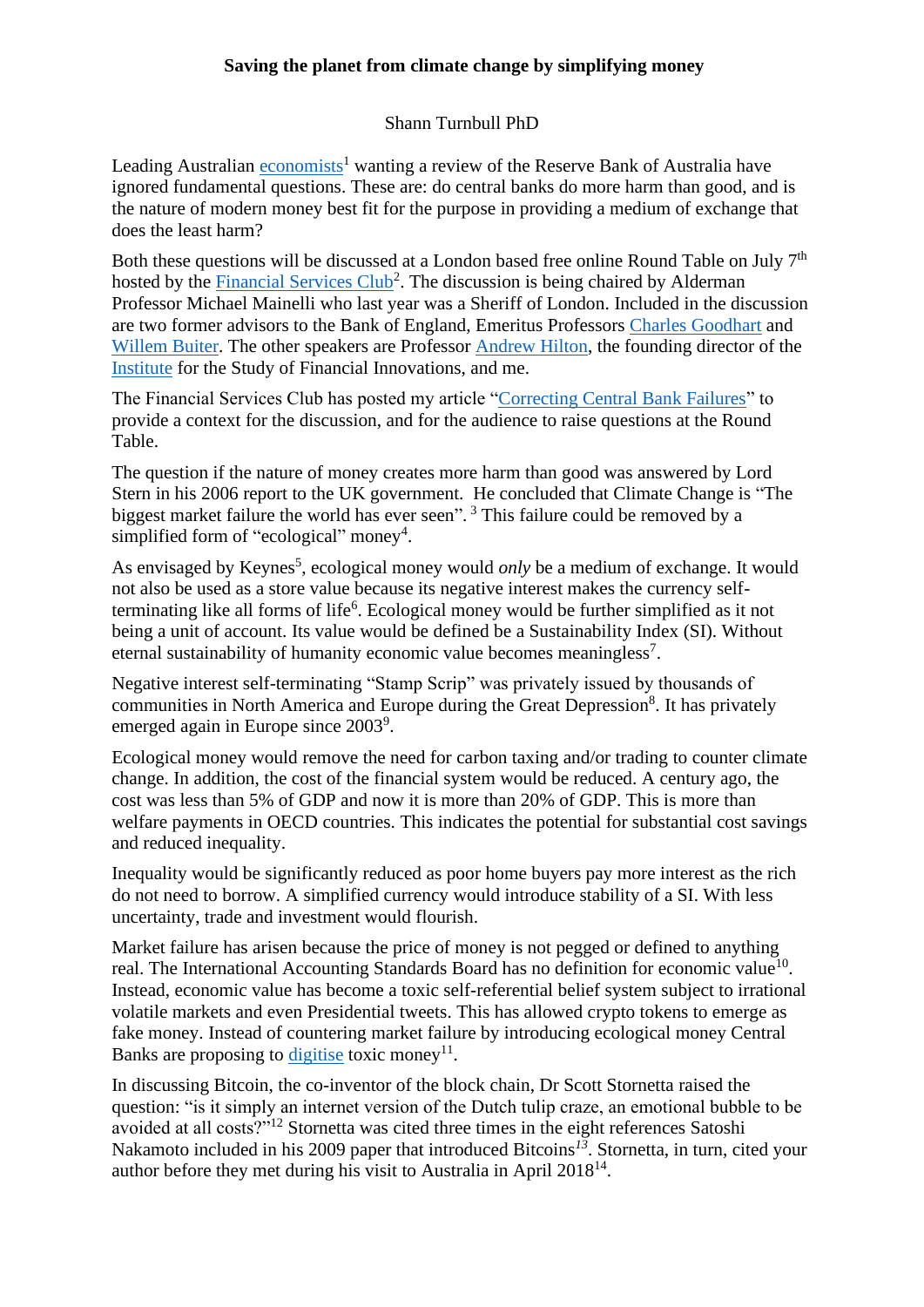## **Saving the planet from climate change by simplifying money**

The price signals created by Central Bank money has no basis to recognise the environmental costs of burning carbon, nor the toxic degradation of the atmosphere, soils, oceans, and biodiversity. Toxic money also fails to allocate resources to promote democratically controlled and locally owned resilient circular economies. Nor can toxic money provide incentives to nurture non-renewable resources to sustain humanity for eternity<sup>15</sup>. Humanity is sleepwalking into a market driven oblivion.

Central Banks have failed to maintain financial system or price stability<sup>16</sup>. The US Federal Reserve System has dramatically failed three times that resulted in government interventions in 1932<sup>17</sup>, 1933<sup>18</sup> and 2008<sup>19</sup>. *The Economist* cover story on 23<sup>rd</sup> April this year was "The Fed [that Failed.](https://www.economist.com/weeklyedition/2022-04-23) In 2019, [Mervyn King,](https://www.theguardian.com/business/2019/oct/20/world-sleepwalking-to-another-financial-crisis-says-mervyn-king) the former Governor of the Bank of England stated: "The world economy is sleepwalking into a new financial crisis"<sup>20</sup>.

Neither Central Banks nor their toxic forms of Climate change creating money are required to solve the problems they have created<sup>21</sup>. [King](https://www.bankofengland.co.uk/paper/2020/central-bank-digital-currency-opportunities-challenges-and-design-discussion-paper) made the following statements in 1999: "Will central banks exist at all? (p.1)" "Will future historians look back on central banks as a phenomenon largely of the twentieth century? (p. 25)" "Electronic transactions in real time hold out that possibility. There is no reason, in principle, why final settlements could not be carried out by the private sector without the need for clearing through the central bank. (p.26)" "Financial assets and real goods and services would be priced in terms of a unit of account. The choice of a unit of account (perhaps a commodity standard, which would produce broad stability in the price level) would be a matter for public choice and regulation, along the lines of existing weights and measures inspectors". (p.26) "The successors to Bill Gates would have put the successors to Alan Greenspan out of business."  $(p.27)^{22}$ .

Establishing a stable index to tether the price for a medium of exchange would introduce highly democratic decentralised banking. Anyone could create self-liquidating ecological forms of money as and when required as a medium of exchange.

Money would become simplified like weights and measures. Savings and investments would require securities providing claims to definable property rights. This would massively shrink the financialization of the economy that inflates global financial assets who values cannot be defined or even represented by claims to any real property rights.

Trade and investments in circular self-reliant richly diverse wellbeing bioregional economies could thrive for eternity. Competition for survival in locally owned and controlled local bioregional communities would enrich democracy, the environment and human wellbeing. The concept of economic value would become redundant as it is for self-governing living things.

## oooOOOooo 1013/10062022

<sup>3</sup> Lord Stern 2006, *The Stern Review: The economics of climate change*, HM Treasury, Cabinet Office, [https://webarchive.nationalarchives.gov.uk/ukgwa/+/http:/www.hm-treasury.gov.uk/sternreview\\_index.htm](https://webarchive.nationalarchives.gov.uk/ukgwa/+/http:/www.hm-treasury.gov.uk/sternreview_index.htm)

<sup>&</sup>lt;sup>1</sup> Economic Society of Australia online panel discussion: "Independent review of the RBA",  $10<sup>th</sup>$  May 2022, at: <https://www.youtube.com/watch?v=SW4FPCG7Ft0> and Opinion article: "The RBA's failings are legion. It needs a truly independent review", Andrew Mohl, 2022, *The Australian Financial Review*, p. 51 Thursday 9th June, <https://www.youtube.com/watch?v=SW4FPCG7Ft0>

<sup>2</sup> <https://fsclub.zyen.com/events/all-events/how-should-central-bank-conflicts-be-managed/>

<sup>4</sup> Turnbull, S. 2016, Terminating currency options for distressed economies, *Athens Journal of Social Science,*  3(3): 195—214,<http://www.athensjournals.gr/social/2016-3-3-3-Turnbull.pdf>

Turnbull, S. 2018, 'A vision for an eco-centric society and how to get there', *The Ecological Citizen*, 1(2): 141- 142,<http://www.ecologicalcitizen.net/pdfs/Vol%201%20No%202.pdf>